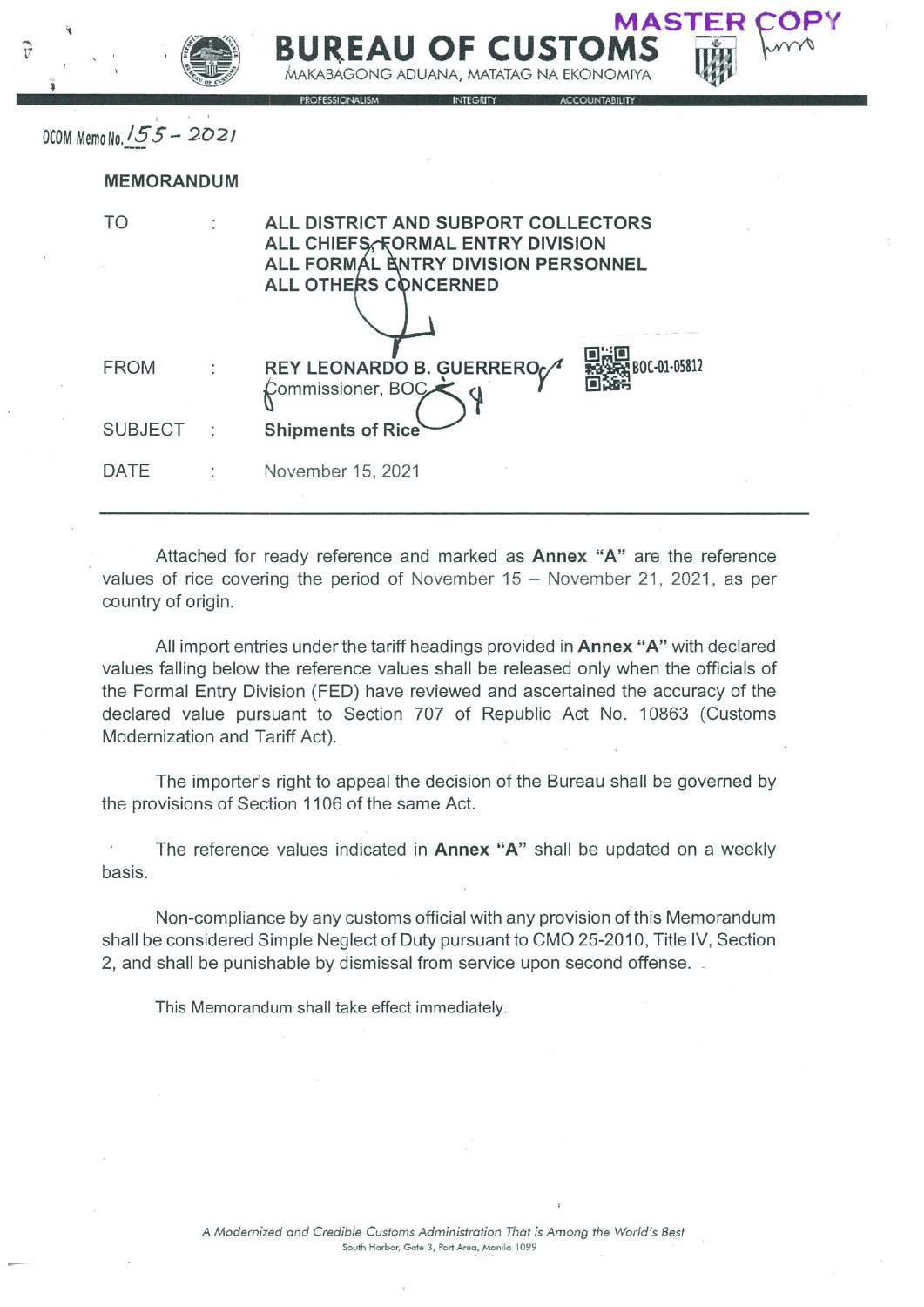ANNEX "A" REVISION ORDER NO.: 196 REVISION ORDER DATED: 15 November 2021

 $\bar{\tau}$ 

 $\mathbb{F}_2$ 

 $\mathbf{r}$ 



## REFERENCE VALUE FOR RICE Us\$ Per kg

| <b>RICE</b>                     |                                                        |                                                                 |                                                                                                                                                                                                                                             |  |  |  |
|---------------------------------|--------------------------------------------------------|-----------------------------------------------------------------|---------------------------------------------------------------------------------------------------------------------------------------------------------------------------------------------------------------------------------------------|--|--|--|
| <b>Tariff</b><br><b>Heading</b> | <b>Commodity</b>                                       | <b>Country of</b><br><b>Origin</b>                              |                                                                                                                                                                                                                                             |  |  |  |
| 1006                            | Rice.                                                  |                                                                 |                                                                                                                                                                                                                                             |  |  |  |
| 1006.30                         | glazed:                                                |                                                                 |                                                                                                                                                                                                                                             |  |  |  |
|                                 | - - Glutinous rice:                                    |                                                                 |                                                                                                                                                                                                                                             |  |  |  |
| 1006.3030                       | White Glutinous Rice 10%<br><b>Broken</b>              | TH                                                              | \$0.516<br>VN<br>\$0.445<br>TH<br>\$0.605<br>TH<br>\$0.375<br>TH<br>\$0.370<br>PK<br>\$0.373<br><b>MM</b><br>\$0.426<br>PK<br>\$0.850<br>IN<br>\$0.980<br>ΙN<br>\$0.721<br>IN<br>\$0.939<br>TH<br>\$0.383<br>TH<br>\$0.576<br>PK<br>\$0.735 |  |  |  |
|                                 | White Glutinous Rice 10%<br><b>Broken</b>              |                                                                 |                                                                                                                                                                                                                                             |  |  |  |
|                                 | - - Hom Mali Rice:                                     |                                                                 |                                                                                                                                                                                                                                             |  |  |  |
| 1006.3040                       | Hom Mali White Rice 100%<br>Grade B                    |                                                                 |                                                                                                                                                                                                                                             |  |  |  |
|                                 | - - Other:                                             |                                                                 |                                                                                                                                                                                                                                             |  |  |  |
|                                 | - - - Parboiled Rice:                                  |                                                                 |                                                                                                                                                                                                                                             |  |  |  |
|                                 | Parboiled Milled Rice 100%<br><b>STX</b>               | - Semi-milled or wholly milled rice, whether or not polished or |                                                                                                                                                                                                                                             |  |  |  |
|                                 | Parboiled Milled Rice 5%<br><b>STX</b>                 |                                                                 | <b>Reference Value</b>                                                                                                                                                                                                                      |  |  |  |
| 1006.3091                       | Parboiled Milled Rice 5%<br><b>Broken STX</b>          |                                                                 |                                                                                                                                                                                                                                             |  |  |  |
|                                 | Parboilled Milled Rice 5%<br><b>Broken STX</b>         |                                                                 |                                                                                                                                                                                                                                             |  |  |  |
|                                 | Super Kernel Parboiled<br>Milled Basmati Rice 2%       |                                                                 |                                                                                                                                                                                                                                             |  |  |  |
|                                 | <b>Traditional Parboiled Milled</b><br>Basmati Rice 2% |                                                                 |                                                                                                                                                                                                                                             |  |  |  |
|                                 | Pusa Parboiled Milled<br>Basmati Rice 2%               |                                                                 |                                                                                                                                                                                                                                             |  |  |  |
|                                 | 1121 Parboiled Milled<br>Basmati Rice 2%               |                                                                 |                                                                                                                                                                                                                                             |  |  |  |
|                                 | - - Other:                                             |                                                                 |                                                                                                                                                                                                                                             |  |  |  |
|                                 | White Rice 100% Grade B                                |                                                                 |                                                                                                                                                                                                                                             |  |  |  |
| 1006.30.99                      | Pathumthani Fragrant<br>100% Grade B                   |                                                                 |                                                                                                                                                                                                                                             |  |  |  |
|                                 | Super Kernel White<br>Basmati Rice 2%                  |                                                                 |                                                                                                                                                                                                                                             |  |  |  |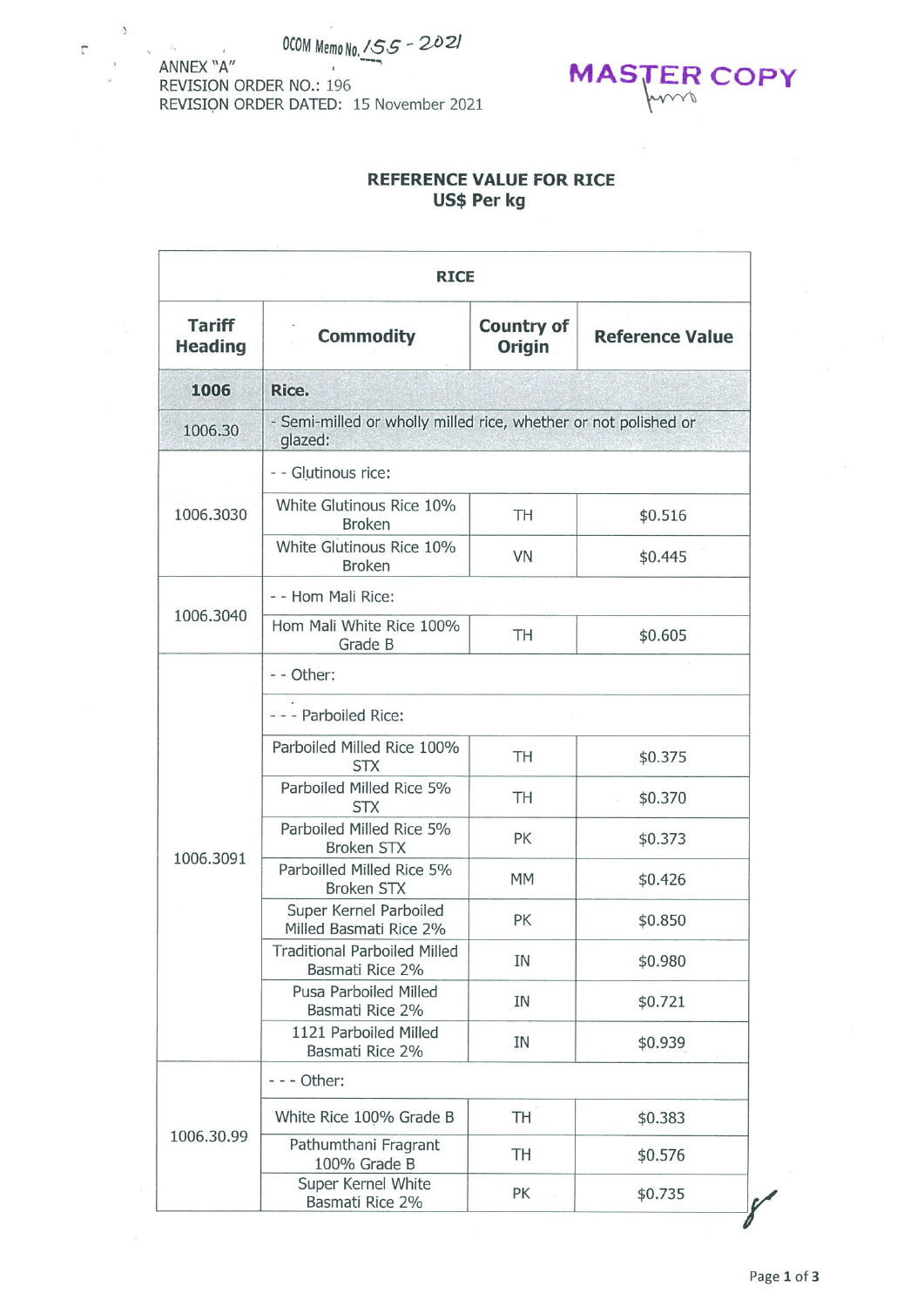## OCOM Memo No.  $155 - 2021$



 $\overline{v}$ 



## REFERENCE VALUE FOR RICE Us\$ Per kg

|           | Super Kernel Brown<br>Basmati Rice 2%                                                                                                                                                                                                           | PK                                                                                                     | \$0.695 |  |  |  |  |
|-----------|-------------------------------------------------------------------------------------------------------------------------------------------------------------------------------------------------------------------------------------------------|--------------------------------------------------------------------------------------------------------|---------|--|--|--|--|
|           | Traditional White Basmati<br>Rice 2%                                                                                                                                                                                                            | IN                                                                                                     | \$1.210 |  |  |  |  |
|           | Traditional Brown Basmati<br>Rice 2%                                                                                                                                                                                                            | IN                                                                                                     | \$0.960 |  |  |  |  |
|           | Pusa White Basmati Rice<br>2%                                                                                                                                                                                                                   | ΙN                                                                                                     | \$0.850 |  |  |  |  |
|           | Pusa Brown Basmati Rice<br>2%                                                                                                                                                                                                                   | IN                                                                                                     | \$0.704 |  |  |  |  |
|           | 1121 White Basmati Rice<br>2%                                                                                                                                                                                                                   | IN                                                                                                     | \$1.061 |  |  |  |  |
|           |                                                                                                                                                                                                                                                 | TH                                                                                                     | \$0.373 |  |  |  |  |
|           |                                                                                                                                                                                                                                                 | VN                                                                                                     | \$0.425 |  |  |  |  |
|           | White Rice 5% Broken                                                                                                                                                                                                                            | PK                                                                                                     | \$0.350 |  |  |  |  |
|           |                                                                                                                                                                                                                                                 | IN                                                                                                     | \$0.354 |  |  |  |  |
|           |                                                                                                                                                                                                                                                 | <b>MM</b>                                                                                              | \$0.345 |  |  |  |  |
|           |                                                                                                                                                                                                                                                 | TH                                                                                                     | \$0.367 |  |  |  |  |
|           |                                                                                                                                                                                                                                                 | VN                                                                                                     | \$0.398 |  |  |  |  |
|           | White Rice 25% Broken<br>PK<br>IN<br><b>MM</b><br>VN<br>Fragrant Rice 5% Broken<br>Phka Malis/ Phka Rumduol<br>(Wet Season) 5% Broken<br>KH<br><b>STX</b><br>Sen Kra Ob/Sen Pidao (Dry<br>KH<br>Season) 5% Broken STX<br>Swarna 5% Broken<br>IN |                                                                                                        | \$0.320 |  |  |  |  |
|           |                                                                                                                                                                                                                                                 | \$0.335                                                                                                |         |  |  |  |  |
|           |                                                                                                                                                                                                                                                 | \$0.305<br>\$0.502<br>\$0.660<br>\$0.610<br>\$0.360<br>IN<br>\$0.652<br>PK<br>\$0.485<br>TH<br>\$0.426 |         |  |  |  |  |
|           |                                                                                                                                                                                                                                                 |                                                                                                        |         |  |  |  |  |
|           |                                                                                                                                                                                                                                                 |                                                                                                        |         |  |  |  |  |
|           |                                                                                                                                                                                                                                                 |                                                                                                        |         |  |  |  |  |
|           |                                                                                                                                                                                                                                                 |                                                                                                        |         |  |  |  |  |
|           | Sharbati 2% Broken                                                                                                                                                                                                                              |                                                                                                        |         |  |  |  |  |
|           | White Rice 386 2% Broken                                                                                                                                                                                                                        |                                                                                                        |         |  |  |  |  |
| 1006.40   | - Broken Rice:                                                                                                                                                                                                                                  |                                                                                                        |         |  |  |  |  |
|           | - - Other:                                                                                                                                                                                                                                      |                                                                                                        |         |  |  |  |  |
| 1006.4090 | Hom Mali White Rice A1<br>Super 100% Broken                                                                                                                                                                                                     |                                                                                                        |         |  |  |  |  |